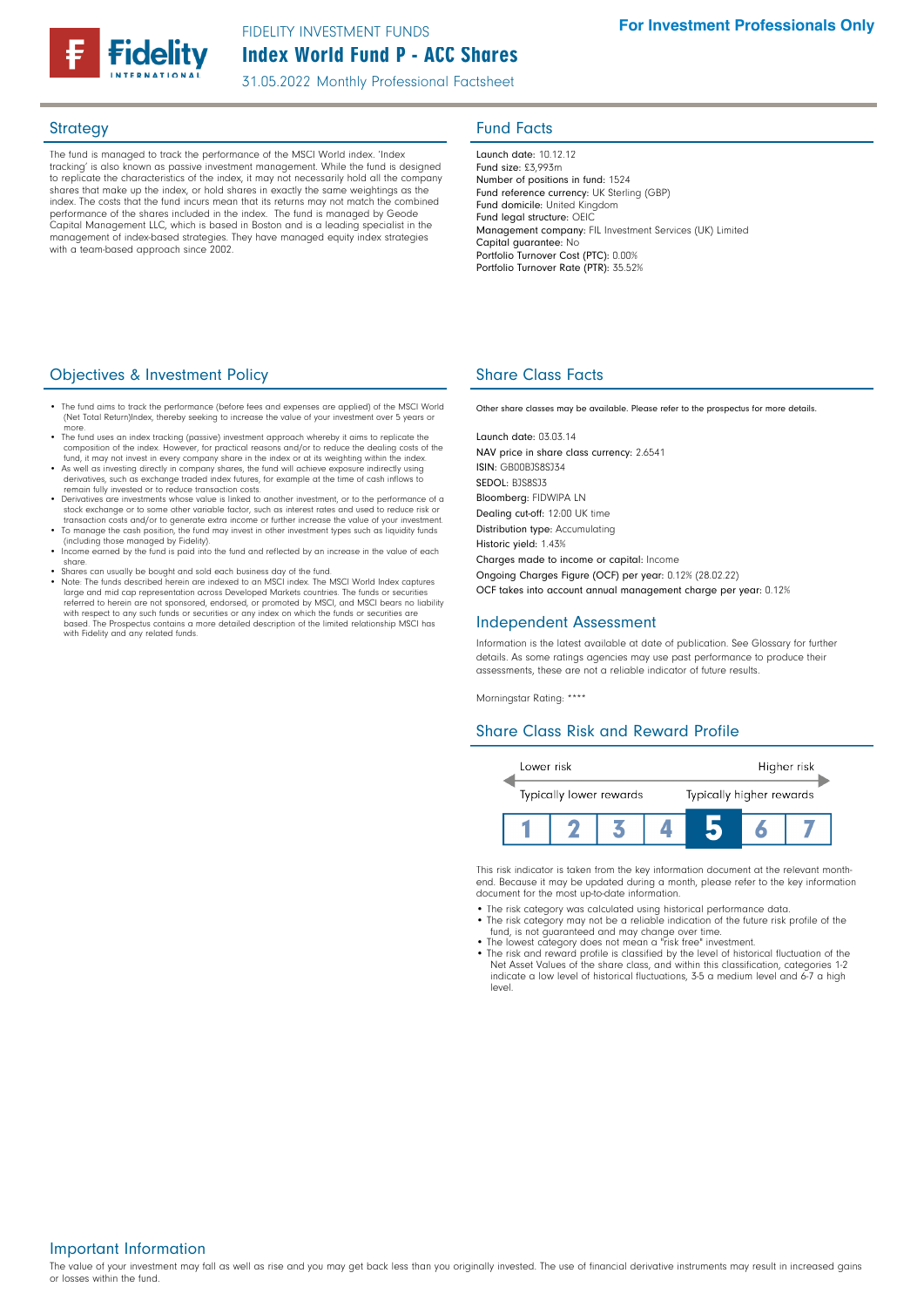

31.05.2022 Monthly Professional Factsheet

#### Performance calculation: fund official prices

The fund performance below is based on the official published share price at noon each day, UK time. No index performance data is available as there is no comparable noon<br>price for the index. Index data is shown on page 3

Past performance is not a reliable indicator of future results. The fund's returns can be affected by fluctuations in currency exchange rates.

### Performance Comparator(s)

Peer Group Universe Morningstar IA Global

#### Cumulative performance in GBP (rebased to 100) Performance for 12 month periods in GBP (%)



Performance is shown for the last five years (or since launch for funds launched within that period).

# Performance for calendar years in GBP (%)



## $2.5$  $\frac{2}{3}$  $\frac{0}{20}$  $\overline{z}$  $\overline{5}$

31.05.20



31.05.19

**Fund** 

31.05.17<br>31.05.18

Sharpe Ratio: fund

Calculated using month-end data points. Definitions of these terms can be found in the Glossary section of this factsheet

31.05.20<br>31.05.21

 $31.05.21$ <br> $31.05.22$ 

0.86

# Performance to 31.05.22 in GBP (%)

| Fund cumulative growth                                      | 1 <sub>m</sub><br>$-1.5$ | 3m<br>2.3 | <b>YTD</b><br>$-6.2$ | 1yr<br>8.0 | 3yr<br>44.4 | 5yr<br>64.1 | Since<br>03.03.14*<br>165.4 |
|-------------------------------------------------------------|--------------------------|-----------|----------------------|------------|-------------|-------------|-----------------------------|
| Fund annualised growth                                      | $\sim$                   | $\sim$    | $\sim$               | 8.0        | 13.0        | 10.4        | 12.6                        |
| Ranking within Peer Group Universe<br>P Accumulation Shares | 182                      | 70        | 107                  | 47         | 52          | 59          |                             |
| Total number of funds                                       | 388                      | 387       | 385                  | 368        | 318         | 272         |                             |
| Quartile ranking**                                          | $\mathcal{L}$            |           | $\mathcal{P}$        |            |             |             |                             |

Source of fund performance and volatility and risk measures is Fidelity. Performance is excluding initial charge.

Basis: bid-bid with income reinvested, in GBP, net of fees.

Peer Group data is sourced from Morningstar.

\*Performance commencement date.<br>\*\*Quartile rank is for the fund's primary share class as identified by Morningstar, which may be different than the share class detailed in this factsheet and refers to performance over<br>time included in the Peer Group Universe. In line with Investment Association methodology, this record may include a track record extension from a legacy share class and the record may included in the Peer Group Universe. In li not be the same class of this factsheet. Quartile ranking is an internal Fidelity International calculation. Ranking may vary by share class.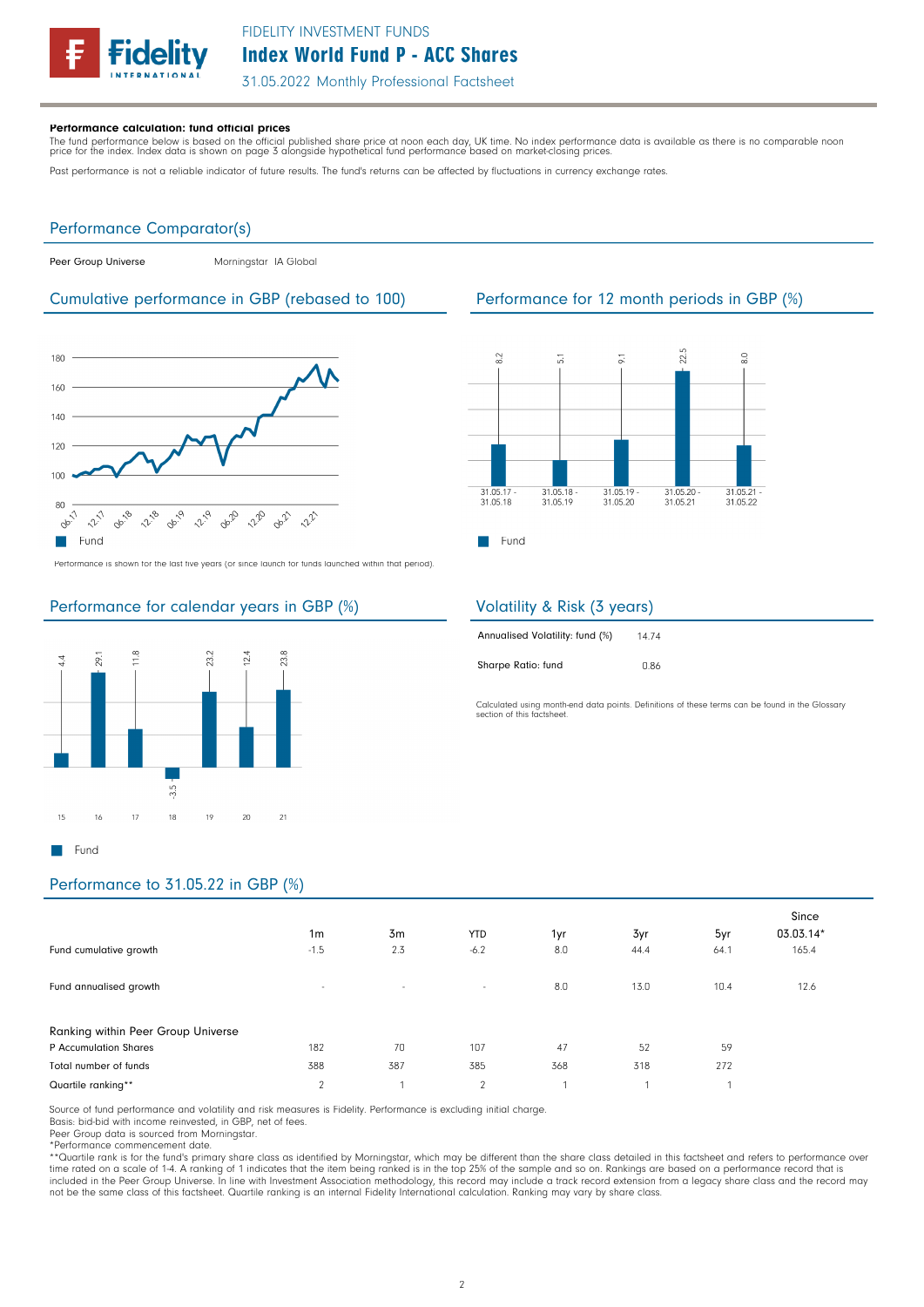

31.05.2022 Monthly Professional Factsheet

#### Performance calculation: fund and index comparison

The fund performance below allows a meaningful comparison as to how well the fund is tracking the index as the fund has been hypothetically re-priced using company share<br>prices that make up the index at market close. This

These figures relate to simulated fund past performance. Past performance is not a reliable indicator of future results. The fund's returns can be affected by fluctuations in currency exchange rates.

#### Performance Comparator(s)

Market index from 03.03.14 MSCI World Index (Net)

Market index is for comparative purposes only unless specifically referenced in the Objectives & Investment Policy on page 1. The same index is used in the positioning tables on this factsheet. Where the effective date for the current market index is after the share class launch date, full history is available from Fidelity.

#### Cumulative performance in GBP (rebased to 100) Performance for 12 month periods in GBP (%)



Performance is shown for the last five years (or since launch for funds launched within that period).

## Performance for calendar years in GBP (%)





### Volatility & Risk (3 years)

| Annualised Volatility: fund (%) | 14.25 | <b>Annualised Alpha</b>       | 0.13 |
|---------------------------------|-------|-------------------------------|------|
|                                 |       | Beta                          | 1.00 |
| <b>Relative Volatility</b>      | 1.00  | Annualised Tracking Error (%) | 0.06 |
| Sharpe Ratio: fund              | 0.88  | Information Ratio             | 2.19 |
|                                 |       | $R^2$                         | 1.00 |

Calculated using month-end data points. Definitions of these terms can be found in the Glossary section of this factsheet.

## Performance to 31.05.22 in GBP (%)

|                         |                          |        |            |      |      |      | Since     |  |
|-------------------------|--------------------------|--------|------------|------|------|------|-----------|--|
|                         | 1m                       | 3m     | <b>YTD</b> | 1vr  | 3yr  | 5yr  | 03.03.14* |  |
| Fund cumulative growth  | $-0.3$                   | 0.5    | $-6.3$     | 1.6  | 43.5 | 64.0 | 163.6     |  |
| Index cumulative growth | $-0.3$                   | 0.4    | -6.5       | 7.4  | 43.0 | 62.9 | 160.3     |  |
| Fund annualised growth  | $\sim$                   | $\sim$ | $\sim$     | 7.6  | 12.8 | 10.4 | 12.5      |  |
| Index annualised growth | $\overline{\phantom{a}}$ | $\sim$ | $\sim$     | . .4 | 12.7 | 10.3 | 12.3      |  |

Source of fund performance and volatility and risk measures is Fidelity. Performance is excluding initial charge. Basis: bid-bid with income reinvested, in GBP, net of fees. Market indices are sourced from RIMES.

\*Performance commencement date.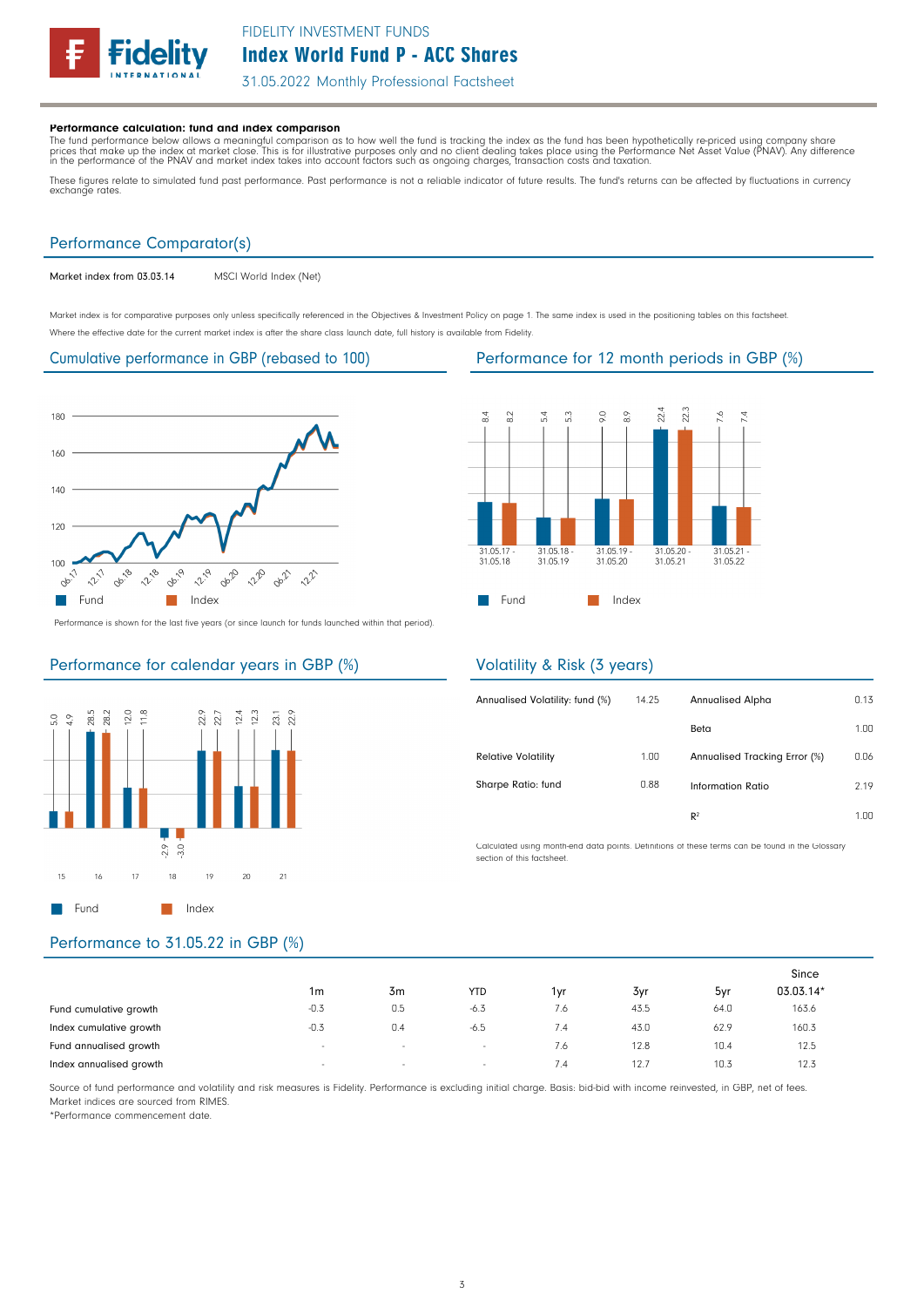31.05.2022 Monthly Professional Factsheet

#### Introduction

The tables below display index data instead of the instruments used to replicate the index. We categorise using the attributes of the issuing company, which may differ to that of the specific security included in the index.

## Sector/Industry Breakdown (%) Market Cap Breakdown (%)

delitv

| <b>GICS Sector</b>            | Index | GBP              |
|-------------------------------|-------|------------------|
|                               |       |                  |
| Information Technology        | 21.4  | >10 <sub>k</sub> |
| Financials                    | 13.9  | $5 - 10$         |
| <b>Health Care</b>            | 13.4  | $1-5b$           |
| <b>Consumer Discretionary</b> | 10.7  | $0-1b$           |
| Industrials                   | 9.9   | Tota             |
| <b>Communication Services</b> | 7.5   | Uncl             |
| <b>Consumer Staples</b>       | 7.4   | Tota             |
| Energy                        | 5.2   |                  |
| <b>Materials</b>              | 4.6   |                  |
| <b>Utilities</b>              | 3.1   |                  |
| Real Estate                   | 2.8   |                  |
| <b>Total Sector Exposure</b>  | 100.0 |                  |
| Unclassified                  | 0.0   |                  |
| <b>Total Equity Exposure</b>  | 100.0 |                  |
|                               |       |                  |

| GBP                              | Index |
|----------------------------------|-------|
| $>10$ bn                         | 93.1  |
| 5-10 <sub>bn</sub>               | 5.2   |
| $1-5bn$                          | 1.4   |
| $0-1$ bn                         | 0.0   |
| <b>Total Market Cap Exposure</b> | 99.6  |
| Unclassified                     | 0.4   |
| <b>Total Equity Exposure</b>     | 100.0 |

## Geographic Breakdown (%)

|                                  | Index |  |
|----------------------------------|-------|--|
| <b>USA</b>                       | 68.3  |  |
| Japan                            | 6.2   |  |
| United Kingdom                   | 4.4   |  |
| Canada                           | 3.7   |  |
| France                           | 3.2   |  |
| Switzerland                      | 2.8   |  |
| Germany                          | 2.3   |  |
| Australia                        | 2.2   |  |
| Netherlands                      | 1.2   |  |
| Sweden                           | 1.0   |  |
| Others                           | 4.6   |  |
| <b>Total Geographic Exposure</b> | 100.0 |  |
| Other Index / Unclassified       | 0.0   |  |
| <b>Total Equity Exposure</b>     | 100.0 |  |

# Top Stocks (%)

|                            | GICS Sector                   | Geographic Location | Index |
|----------------------------|-------------------------------|---------------------|-------|
| APPLE INC                  | Information Technology        | <b>USA</b>          | 4.5   |
| MICROSOFT CORP             | Information Technology        | <b>USA</b>          | 3.6   |
| ALPHABET INC               | <b>Communication Services</b> | <b>USA</b>          | 2.5   |
| AMAZON.COM INC             | <b>Consumer Discretionary</b> | <b>USA</b>          | 2.0   |
| TESLA INC                  | <b>Consumer Discretionary</b> | <b>USA</b>          | 1.2   |
| JOHNSON & JOHNSON          | Health Care                   | <b>USA</b>          | 0.9   |
| UNITEDHEALTH GROUP INC.    | Health Care                   | <b>USA</b>          | 0.9   |
| NVIDIA CORP                | Information Technology        | <b>USA</b>          | 0.9   |
| META PLATFORMS INC         | <b>Communication Services</b> | <b>USA</b>          | 0.9   |
| BERKSHIRE HATHAWAY INC DEL | Financials                    | <b>USA</b>          | 0.8   |

### Stocks Concentration (%)

|        | Index |
|--------|-------|
| Top 10 | 18.1  |
| Top 20 | 24.4  |
| Top 50 | 35.9  |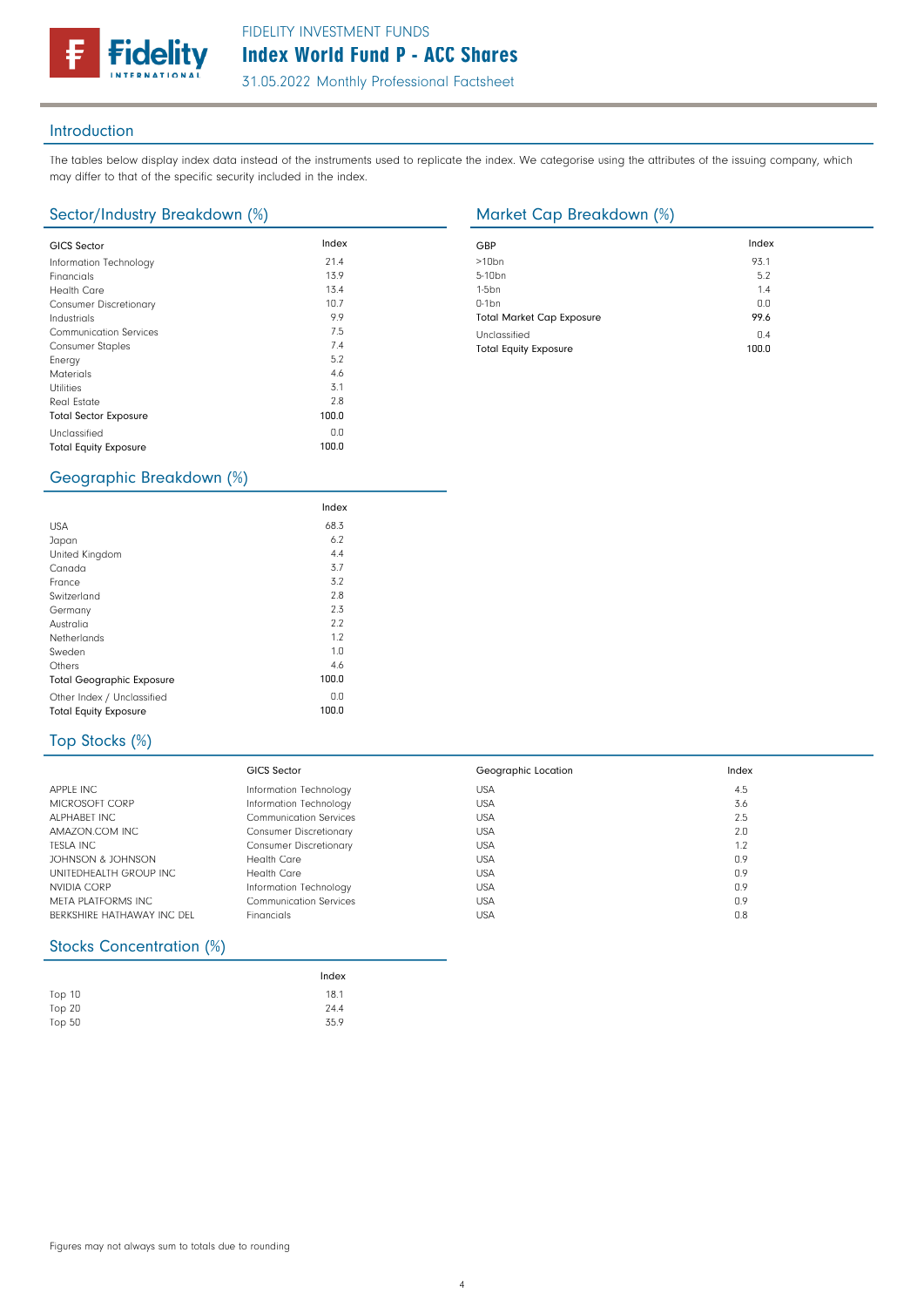

31.05.2022 Monthly Professional Factsheet

#### Glossary / additional notes

#### Volatility & Risk

**Annualised volatility:** a measure of how variable returns for a fund or comparative market index have been around their historical average (also known as "standard deviation"). Two funds may<br>produce the same return over a calculation is the standard deviation of 36 monthly returns presented as an annualised number. Volatility for funds and indices are calculated independently of each other

**Relative volatility:** a ratio calculated by comparing the annualised volatility of a fund to the annualised volatility of a comparative market index. A value greater than 1 indicates the fund has been<br>more volatile than t measure of 0.8 would mean the fund has been 20% less volatile than the index.

**Sharpe ratio:** a measure of a fund's risk-adjusted performance, taking into account the return on a risk-free investment. The ratio allows an investor to assess whether the fund is generating adequate the tund is generati

Annualised alpha: the difference between a fund's expected return (based on its beta) and the fund's actual return. A fund with a positive alpha has delivered more return than would be expected given its beta

**Beta:** a measure of a fund's sensitivity to market movements (as represented by a market index). The beta of the market is 1.00 by definition. A beta of 1.10 shows that the fund could be expected to<br>perform 10% better tha perform 15% worse than the market return during up markets and 15% better during down markets.

**Annualised tracking error:** a measure showing how closely a tund tollows the index to which it is being compared. It is the standard deviation of the fund's excess returns. The higher the fund's<br>tracking error, the higher

**Information ratio:** a measure ot a tund's eftectiveness in generating excess return for the level of risk taken. An information ratio of U.5 shows the fund has delivered an annualised excess return<br>equivalent to half the

Rº: a measure representing the degree to which a fund's return can be explained by the returns of a comparative market index. A value of 1 signifies the fund and index are perfectly correlated. A<br>measure of 0.5 means only correlation between fund and index).

**Ongoing charges** figure represents the charges taken from the fund over a year. It is calculated at the fund's financial year end and may vary from year to year. For classes of funds with fixed ongoing charges figure repr

For more information about charges (including details of the fund's financial year end), please consult the charges section in the most recent Prospectus.

**Historic yield**<br>The historic yield for a fund is based on its dividends declared over the preceding 12 months. It is calculated by summing the dividend rates declared in that period, divided by the price as at the date of publication. Declared dividends may not be confirmed and may be subject to change. Where 12 months of declared dividend data does not exist a historic yield will not be published.

#### Sector/industry classification

GICS: The Global Industry Classification Standard is a taxonomy mainly used across MSCI and S&P indices in which each company is assigned by its principal business activity to one of 11 sectors, 24 industry groups, 69 industries and 158 sub-industries. More information is available at http://www.msci.com/gics

**ICB:** The Industry Classitication Benchmark is a taxonomy mainly used across FTSE Russell indices in which each company is assigned by its principal business activity to one of 11 industries, 20<br>supersectors, 45 sectors a

TOPIX: Tokyo stock Price Index, commonly known as TOPIX, is a stock market index for the Tokyo Stock Exchange (TSE) in Japan, tracking all domestic companies of the exchange's First Section. It is calculated and published by the TSE.

**IPD** means the Investment Property Databank who are a provider of performance analysis and benchmarking services for investors in real estate. IPD UK Pooled Property Funds Index - All Balanced<br>Funds is a component of the

#### Independent Assessment

**Scope Fund Rating:** The rating measures how well a fund has balanced risk and reward relative to its peers. The rating is based solely on performance for funds with a five year track record. Funds<br>with a shorter history a  $and E = poor$ 

**Morningstar Star Rating for Funds:** The rating measures how well a tund has balanced risk and reward relative to its peers. Star ratings are strictly based on past performance and Morningstar<br>suggests investors use them t

#### **Perfomance**

**PNAV:** Performance Net Asset Value enables calculation of how a fund would have hypothetically performed if its valuation point had been aligned with the index. It is calculated at the month end by<br>revaluing from Fidelity

Primary share class: is identified by Morningstar when the analysis calls for only one share class per fund to be in the peer group. It is the share class Morningstar recommends as the best proxy for the portfolio for the relevant market and category/GIF combination. In most cases the share class chosen will be the most retail version (based upon actual management charge, inception date,<br>distribution status, currency a

Portfolio Turnover Rate (PTR) and Portfolio Turnover Cost (PTC), where shown: SRDII does not define a methodology for these values; ours is as follows: PTR = (purchases of securities + sales of<br>securities) minus (subscript minus implicit costs.